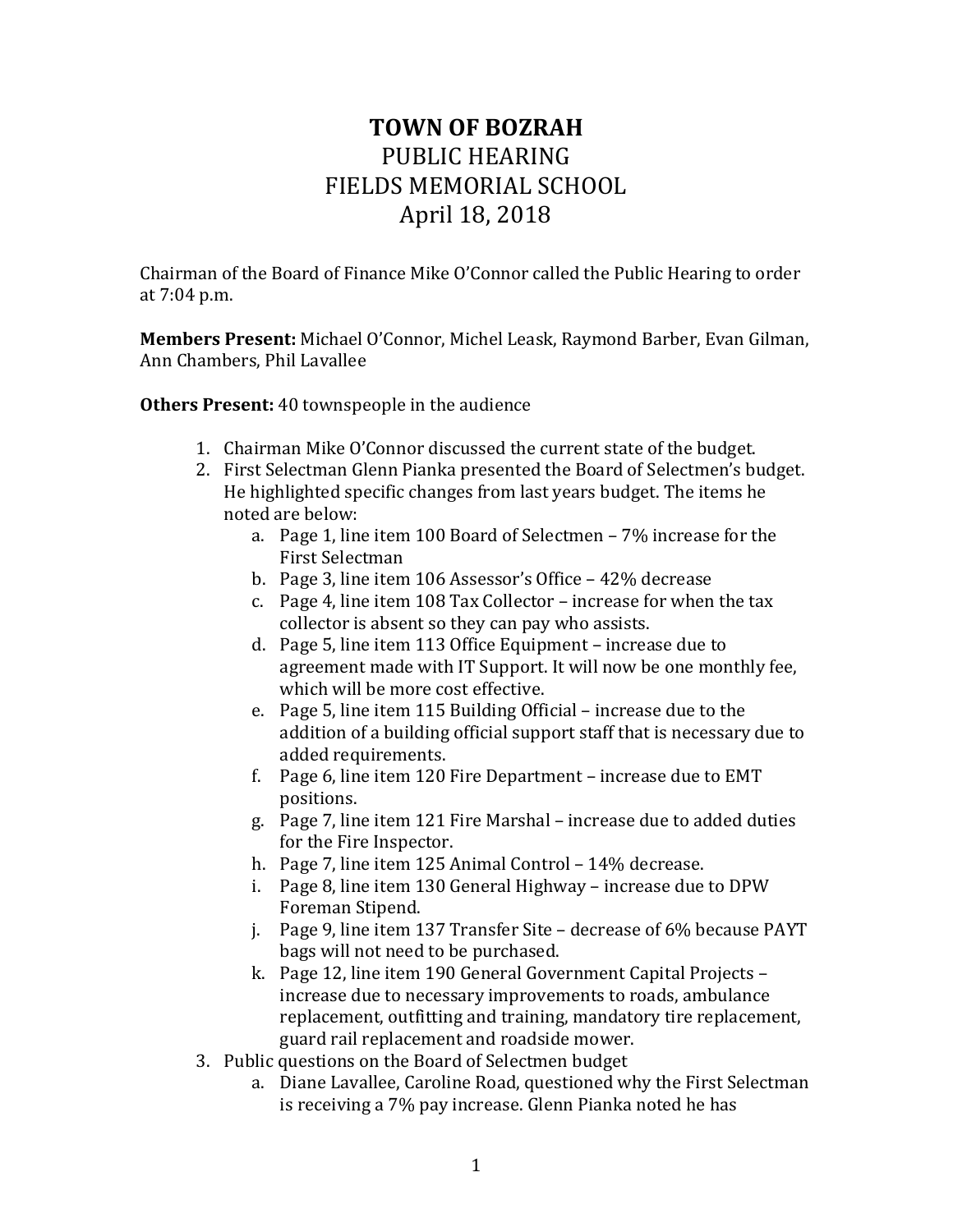increased duties, does not receive take health insurancethrough the town and uses his own vehicle. Diane Lavallee also asked if the Tax Collector was given too many vacation days. Glenn Pianka noted the Tax Collector is a salary position and they had not previously budgeted for her relief when she was out.

- b. Robin Barry, Bishop Road, asked if some positions at the town hall were over-lapping. Glenn Pianka responded that a different person holds each position.
- c. John Hibbard, Caroline Road, questioned the commission made by Maples Farm Park for the market and the building. Glenn Pianka noted the report he received from the commission was not good and \$1,500 income was reported. He discussed with the commission the need for a better report.
- d. Jenn Reid, Cedar Lane, questioned the status of the roof replacement. Glenn Pianka noted 66.28% of the cost will be covered by grants and then the town will pay \$500,000. Jenn Reid also asked if the town still uses microfilm. Glenn Pianka noted it is likely digitized now but it is still called microfilm in the budget.
- 4. Second Selectman Bill Ballinger discussed the need for part-time/perdiem fire fighters/ EMTs. Current volunteers aren't available to attend fire and ambulance calls Monday through Friday 7am to 5 pm. The department can not hire their own volunteers so they will need outside people who will need gear and training. They are looking to hire 12 to 15 people and have 2 people on each shift. This would be through a one-year contract.
- 5. Public questions on the part-time/per-diem fire fighter/EMT.
	- a. Nancy Taylor, Salem Turnpike, questioned if Bozrah could work together with other towns in the area. Ray Barber noted that some surrounding towns fire departments are paid and if we count on their mutual aid then we will be taking their paid services.
	- b. Fred Potter, Gager Road, asked if the Fire Department had considered any other options. Ray Barber noted they talked to American Ambulance and found it was expensive to maintain that service. Fred Potter also asked how many ambulance calls there were for 2017. Ryan Sholes noted 250 ambulance calls.
	- c. Jack Santo, South Road, asked if the department gets money for bringing out equipment to a fire/EMT call. Ryan Sholes noted only if you transport with an ambulance.
- 6. Superintendent Jack Welch presented the Board of Education's budget. He noted they board may need to revisit initiatives due to obligations for a special education student. The points he highlighted are below:
	- a. Proposed additions
		- i. Addition of a Spanish teacher for Kindergarten  $-8<sup>th</sup>$  grade
		- ii. Expansion of Professional Development for math
		- iii. Full-time school psychologist
		- iv. Para educator in Kindergarten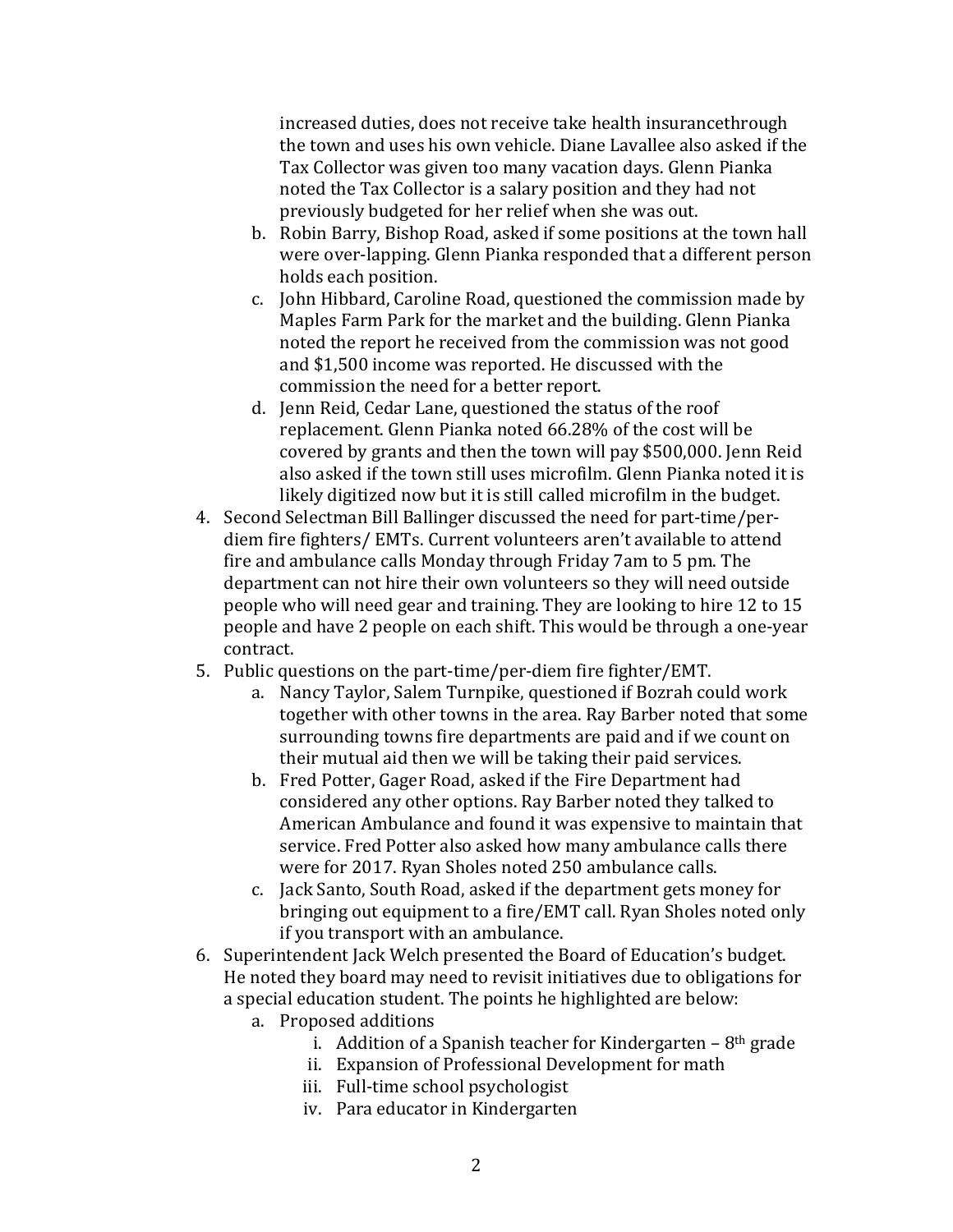- v. Replace library carpeting
- vi. Hire assistant basketball coach
- vii. Refurbish 2 HVAC units
- viii. Paint library and other classrooms
- 7. Public Questions on the Board of Education budget.
	- a. Zeke Marillow, Caroline Road, asked why they are adding a Spanish teacher to the school. Jack Welch noted it was due to global economy.
	- b. Melissa Brady, Hickory Lane, asked if Spanish would be offered as a special. Jack Welch replied it would be incorporated as a special. Melissa Brady also questioned if Bozrah could work with other schools to hire occupational therapy services and share employees. Jack Welch noted that had not been considered and it was a good idea.
	- c. Diane Lavallee, Caroline Road, questioned the increase of pay for teachers. Jack Welch noted the teachers pay progresses for the amount of years they have taught.
	- d. Nancy Taylor, Salem Turnpike, asked about the incentives for teachers. Jack Welch noted teachers who are eligible to retire receive incentives; it has always been in the budget.
	- e. John Hibbard, Caroline Road, questioned if Franklin and Bozrah schools combine will the teachers have to re-apply. Jack Welch noted that a regional Board of Education would replace both towns Board of Educations and they would hire the staff.
	- f. Jack Santo, South Road, asked if there was a way to reduce operating costs. Jack Welch noted money is only spent on what is necessary and required.
	- g. Herb Nordgren, Rosemarie Lane, asked the percent of special needs students. Jack Welch noted 12% of the students are governed as special needs students by the state.
- 8. Public Comments on the proposed Board of Selectmen budget, the parttime/per-diem firefighter/ EMT agreement, and the Board of Education budget.
	- a. Melissa Brady, Hickory Lane, commented that she supports the addition of Spanish and it should at least be part time.
	- b. Ev Brown, Fitchville Road, commented she supports the 1 year trial for the part-time/per-diem firefighter/ EMT agreement and she supports the Board of Selectmen and Board of Education budgets as presented.
	- c. Diane Lavallee, Caroline Road, commented that both budgets are too high and the salary increases are too much.
	- d. Herb Nordgren, Rosemarie Lane, commented the Board of Education should try to keep their expenses down.
	- e. Jeanne Caplet, Bozrah Street, commented that the Board of Education did well to keep within the 1.5 mil increase.